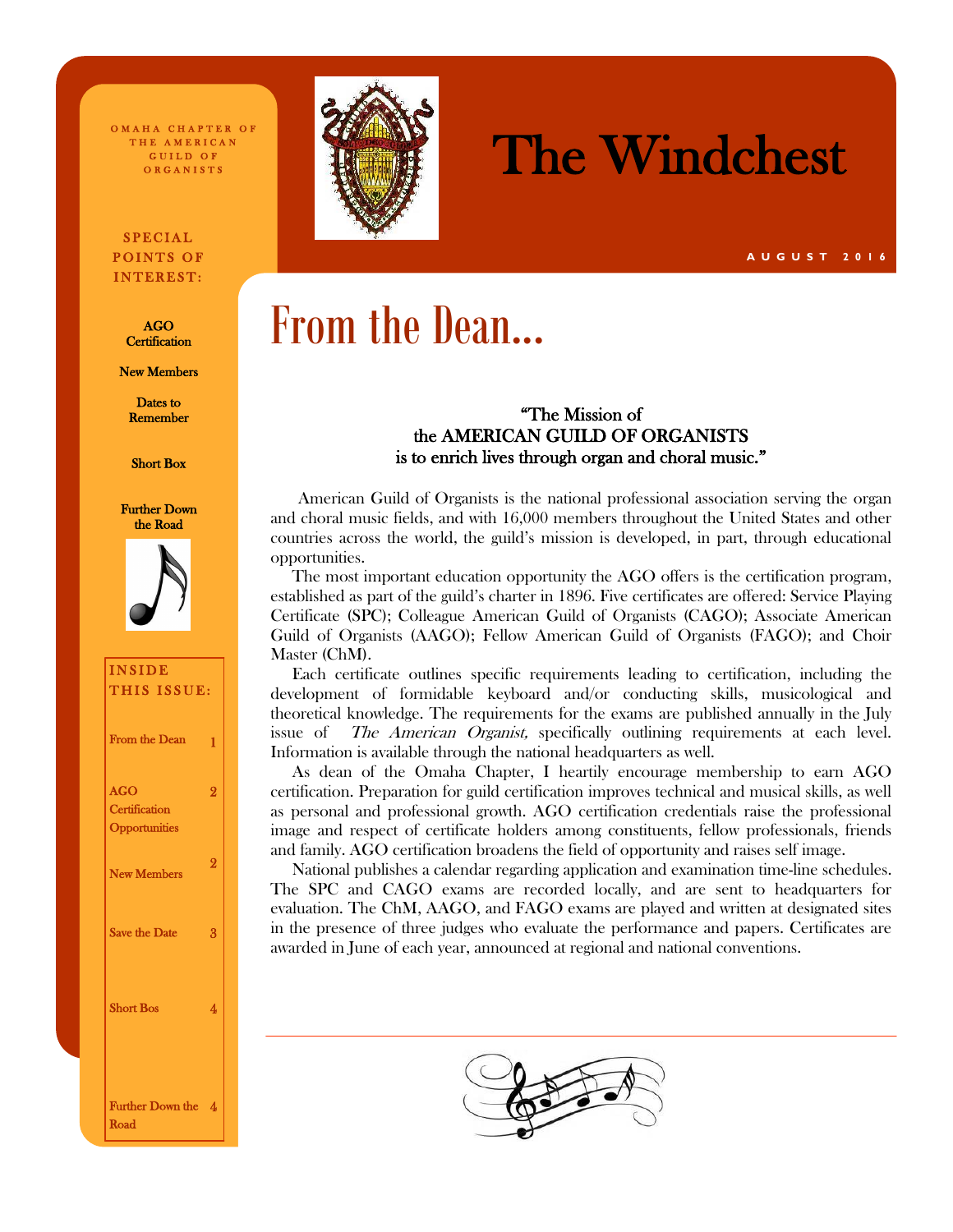**P A G E 2**



**Certification** Levels of the American **Guild** of Organists:

SPC

CAGO

AAGO

**FACO** 

ChM

## AGO Certification Opportunities

Several members of the Omaha AGO have exprexsed interest in earning AGO certification, especially at the SPC and/or CAGO levels. Guidelines:

- 1. SCHEDULE Check the July issue of The American Organist.
	- Dead-lines to national for application for all certificates.
	- SPC and CAGO are recorded locally: contact SALLY HODGED to arrange site and sate.
- 2. FEES Each certification requires a fee, payable when registering.
- 3. REPERTOIRE Selected from specific lists published by national. Check July issue of TAO.
- 4. REQUIREMENTS Be sure to follow the requirements closely! AAGO and FAGO include extensive written exams in music history; repertoire; composition; improvisation; and ear training.
- 5. PRACTICE; PREPARATION PATIENCE; PERSISTENCE!!

Several members have suggested a certification class be available. Contact Dr. C if you are interested in a certification class: (mrc@chase3000.com). Preparation manuals for SPC and CAGO and some sample copies of earlier SPC and CAGO exams are available for member use. Contact Dr. C for those resources.

### Welcome NEW AGO Members!!

### Timothy Connor

 New member TIMOTHY CONNOR joined the Omaha Chapter as a student member of the AGO. Timothy lives in Manning, Iowa, with his parents and five siblings. Timothy serves as organist for Zion Lutheran Church in Manning,presiding on a II/21 Casavant 1966, maintained by the Dobson Organ Company of Lake City, Iowa.

 Twelve year old Timothy Connor is "Classical Kid of the Month" for September on KVNL Radio, 90.7 FM, Omaha. His competition repertoire included :Prelude and Fugue in C" from the *Eight Little Preludes and Fuges* attributed to the Bach circle, and the "O Hail This Brightest Day of Days" from Orgelbuchlein by J. S. Bach.

 Welcoming and congratulatory greeting can be extended to Timothy at: connerjonathanidw@gmail.com.

### Kent Seetin

 New member KENT SEETIN, a native of Minnesota is a long-time organist in the Omaha Metropolitan community, most recently serving Cross Lutheran Church (now closed) as parish organist. A friend of several members of the Omaha AGO, Kent works for Union Pacific, and is often seen ushering events at the Holland Center in downtown Omaha. Along with several members of the chapter, Kent is involved in efforts to preserve and relocate the pipe organ in Cross Lutheran before the building is demolished.

Describing himself as a "self-taught" organist, Kent joined the Omaha Chapter AGO to develop his skills as an organist, planning to earn the SPC.

Greeting to Kent will reach him at KASEETIN@up.com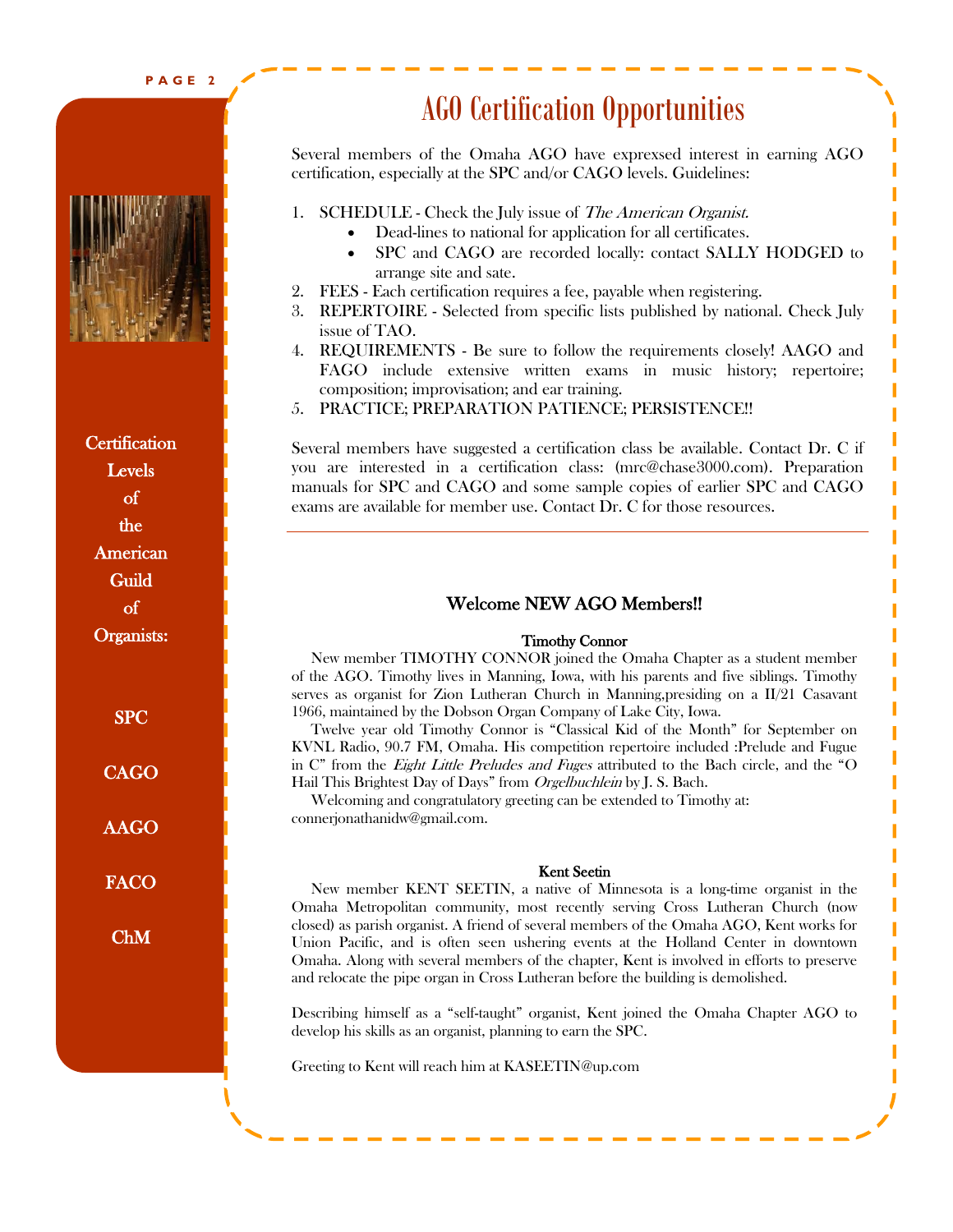# Save the Date

### Official 2016-2017 OMAHA AGO EVENT CALENDAR

- August 28 5:00-7:30 p.m. Kick Off Program on certification; supper; business meeting at Dr. Christensen's home in Council Bluffs
- September 25 3:00 p.m. Organ/Harp Concert at St. Paul United Methodist Church, Omaha
- October 16 Late p.m. Advent/Christmas Progressive Dinner; business meting at Sts. Peter and Paul Roman Catholic Church, Omaha
- November 6 3:00 p.m. Roland Organ Recital Kountze Memorial Lutheran Church, Omaha
- December 11 3:00 p.m. River City Theater Organ-AGO Christmas Social at the home of Robert Markworth
- **January 20 a.m.** Latona two-session workshop on improvisation; business meeting January 21 - 3:00 p.m. Latona Organ Recital at St. Cecilia Cathedral, Omaha
- February 18 3:00 p.m. Student Organ Recital location TBA
- Arcus Film "Sacred Sound"; business meeting location TBA
- April 24 3:00 p.m. Temple Israel, Tri-Faith Initiative at the Tri-Faith Campus, Omaha
- May 22 6:00 p.m. Season Finale: Concert by AGO certificate applicants; business meeting at Dundee Presbyterian Church, Omaha

### TO BE ANNOUNCED BY OMAHA AGO

- October 9 Organ Recital by Dr. Wayne Kallstrom, Strauss Performing Arts Center
- November 13 Organ Recital, Mount Sinai Lutheran Church, Fremont
- February 19 Hymn Festival, David Schack, Mount Sinai Lutheran Church, Fremont
- March 19 All-Bach Organ Recital, Marie Rubis Bauer, St, Cecilia Cathedral, Omaha